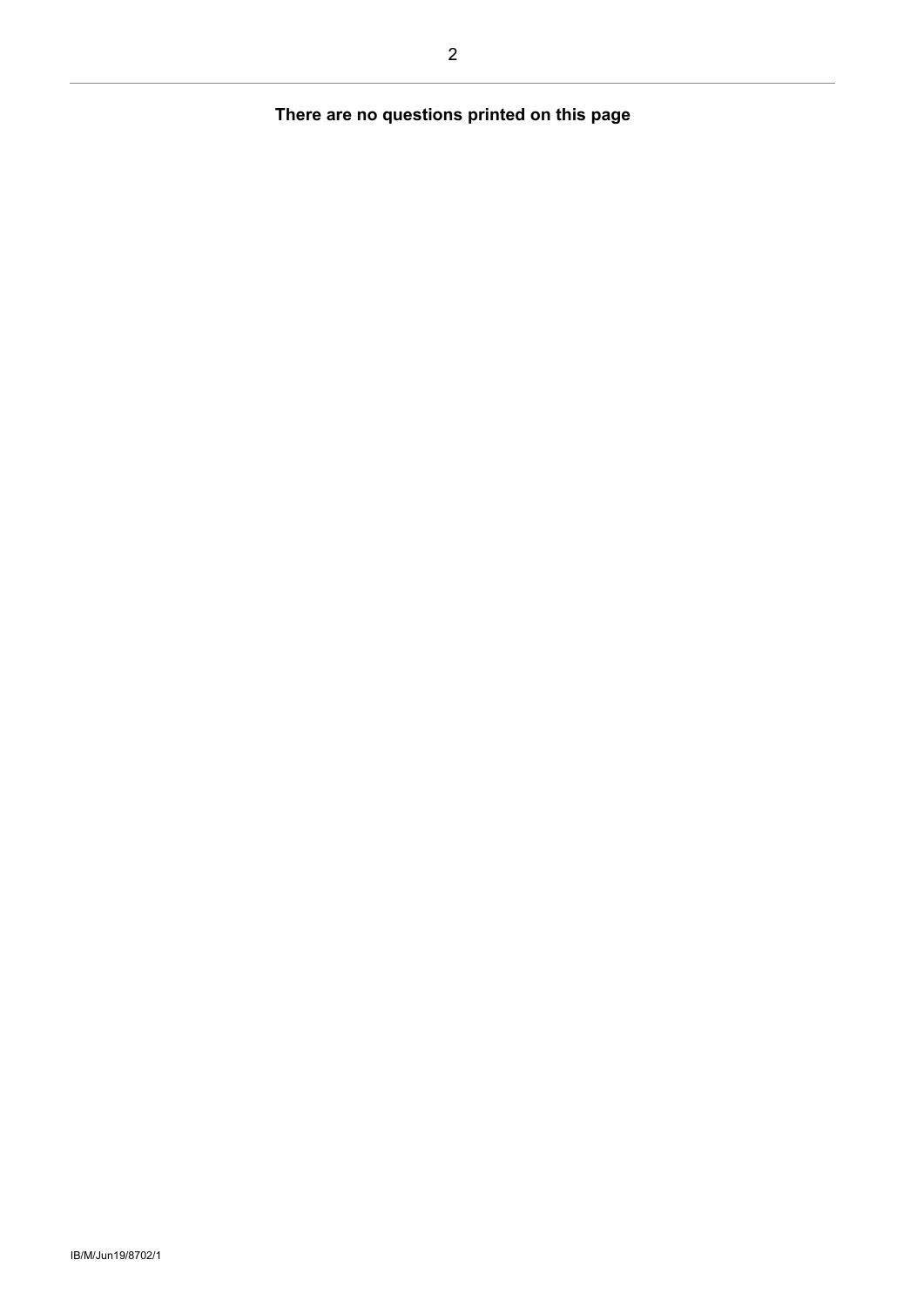| <b>SECTION A</b>                                                                                                       | <b>Question</b>       | Page                              |
|------------------------------------------------------------------------------------------------------------------------|-----------------------|-----------------------------------|
| <b>Shakespeare</b>                                                                                                     |                       |                                   |
| Macbeth<br>Romeo and Juliet<br>The Tempest<br>The Merchant of Venice<br><b>Much Ado About Nothing</b><br>Julius Caesar | 2<br>3<br>4<br>5<br>6 | 4<br>5<br>6<br>7<br>$8 - 9$<br>10 |

#### **SECTION B**

| The 19th-century novel        | Question                                       | Page |    |
|-------------------------------|------------------------------------------------|------|----|
| <b>Robert Louis Stevenson</b> | The Strange Case of Dr. Jekyll<br>and Mr. Hyde |      | 11 |
| <b>Charles Dickens</b>        | A Christmas Carol                              | 8    | 12 |
| <b>Charles Dickens</b>        | <b>Great Expectations</b>                      | 9    | 13 |
| Charlotte Brontë              | Jane Eyre                                      | 10   | 14 |
| Mary Shelley                  | Frankenstein                                   | 11   | 15 |
| Jane Austen                   | <b>Pride and Prejudice</b>                     | 12   | 16 |
| Sir Arthur Conan Doyle        | The Sign of Four                               | 13   | 17 |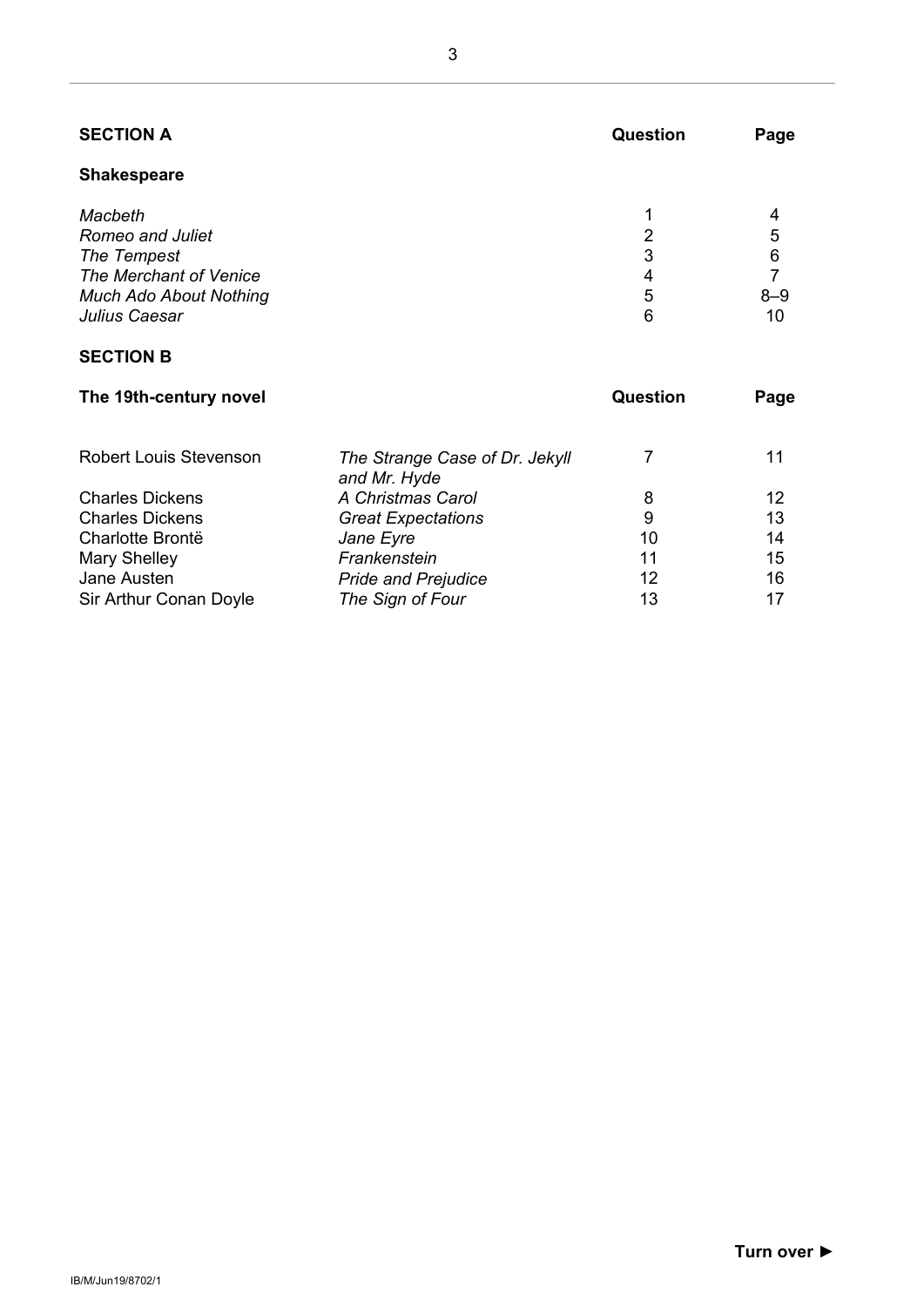#### **Section A: Shakespeare**

Answer **one** question from this section on your chosen text.

#### **Either**

#### *Macbeth*

Read the following extract from Act 1 Scene 2 of *Macbeth* and then answer the question that follows.

At this point in the play, the Captain tells Duncan about Macbeth's part in the recent battle.

|    | <b>CAPTAIN</b>                                        |
|----|-------------------------------------------------------|
|    | Doubtful it stood.                                    |
|    | As two spent swimmers that do cling together          |
|    | And choke their art. The merciless Macdonald –        |
|    | Worthy to be a rebel, for to that                     |
| 5  | The multiplying villainies of nature                  |
|    | Do swarm upon him – from the Western Isles            |
|    | Of kerns and galloglasses is supplied,                |
|    | And Fortune on his damnèd quarrel smiling,            |
|    | Showed like a rebel's whore. But all's too weak,      |
| 10 | For brave Macbeth – well he deserves that name –      |
|    | Disdaining Fortune, with his brandished steel,        |
|    | Which smoked with bloody execution,                   |
|    | Like Valour's minion carved out his passage           |
|    | Till he faced the slave,                              |
|    | 15 Which ne'er shook hands, nor bade farewell to him, |
|    | Till he unseamed him from the nave to th'chaps        |
|    | And fixed his head upon our battlements.              |
|    |                                                       |

**0 1** Starting with this speech, explore how far Shakespeare presents Macbeth as a violent character.

Write about:

- how Shakespeare presents Macbeth in this extract
- how far Shakespeare presents Macbeth as a violent character in the play as a whole.

**[30 marks] AO4 [4 marks]**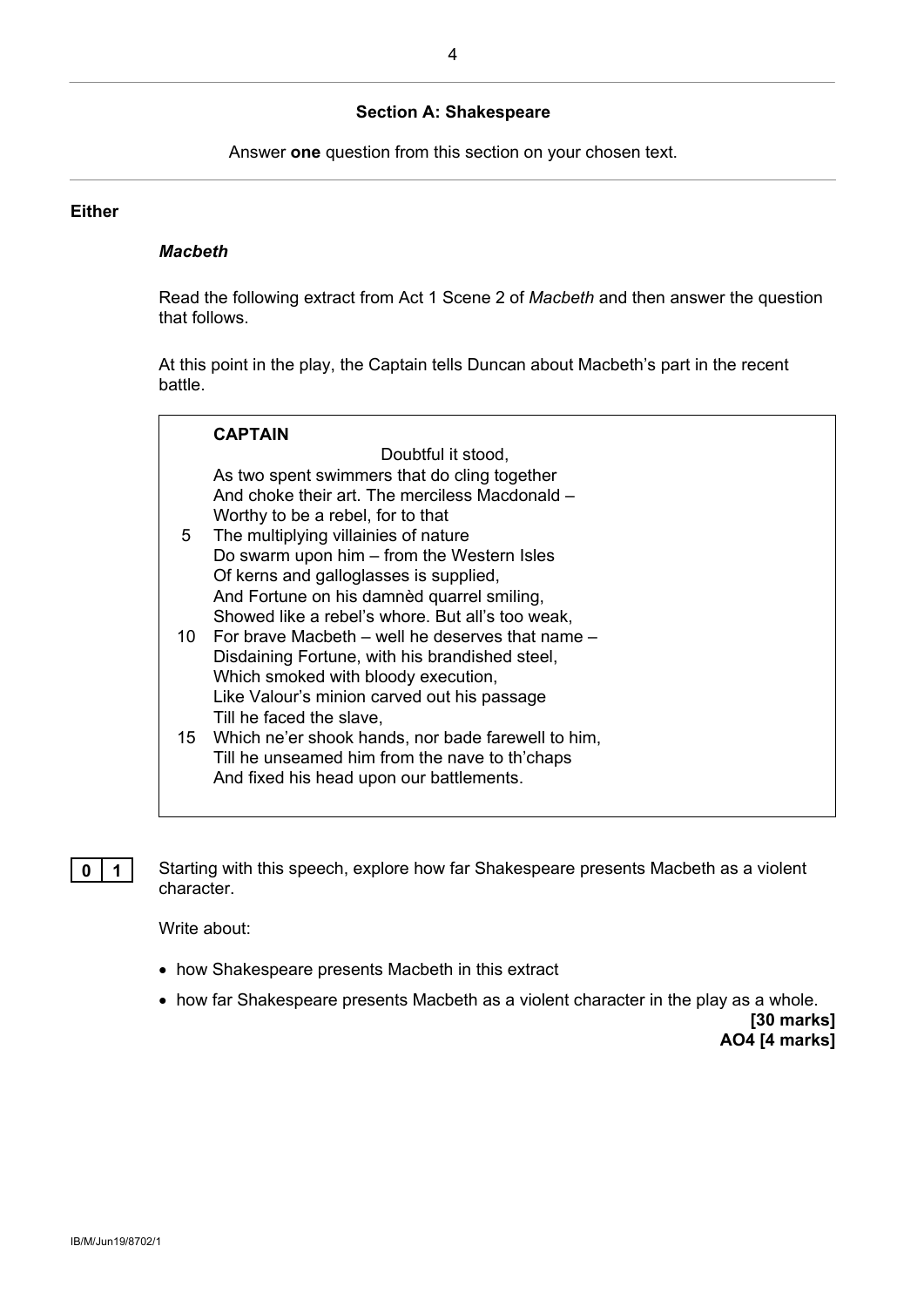#### *Romeo and Juliet*

**or**

Read the following extract from Act 1 Scene 5 of *Romeo and Juliet* and then answer the question that follows.

At this point in the play, Romeo and Juliet meet each other for the first time at the Capulet house.

|    | <b>ROMEO</b>                                                                                    |
|----|-------------------------------------------------------------------------------------------------|
|    | If I profane with my unworthiest hand                                                           |
|    | This holy shrine, the gentle sin is this,                                                       |
|    | My lips, two blushing pilgrims, ready stand                                                     |
|    | To smooth that rough touch with a tender kiss.                                                  |
|    | <b>JULIET</b>                                                                                   |
| 5  | Good pilgrim, you do wrong your hand too much,                                                  |
|    | Which mannerly devotion shows in this,                                                          |
|    | For saints have hands that pilgrims' hands do touch,<br>And palm to palm is holy palmers' kiss. |
|    | <b>ROMEO</b>                                                                                    |
|    | Have not saints lips, and holy palmers too?                                                     |
|    | <b>JULIET</b>                                                                                   |
| 10 | Ay, pilgrim, lips that they must use in prayer.                                                 |
|    | <b>ROMEO</b>                                                                                    |
|    | O then, dear saint, let lips do what hands do:                                                  |
|    | They pray, grant thou, lest faith turn to despair.                                              |
|    | <b>JULIET</b>                                                                                   |
|    | Saints do not move, though grant for prayers' sake.<br><b>ROMEO</b>                             |
|    | Then move not while my prayer's effect I take.                                                  |
| 15 | Thus from my lips, by thine, my sin is purged.                                                  |
|    | <b>JULIET</b>                                                                                   |
|    | Then have my lips the sin that they have took.                                                  |
|    | <b>ROMEO</b>                                                                                    |
|    | Sin from my lips? O trespass sweetly urged!<br>Give me my sin again.                            |
|    | <b>JULIET</b>                                                                                   |
|    | You kiss by th'book.                                                                            |
|    |                                                                                                 |

**0 2** Starting with this conversation, explore how Shakespeare presents the relationship between Romeo and Juliet.

Write about:

- how Shakespeare presents their relationship in this conversation
- how Shakespeare presents the relationship between Romeo and Juliet in the play as a whole.

**[30 marks] AO4 [4 marks]**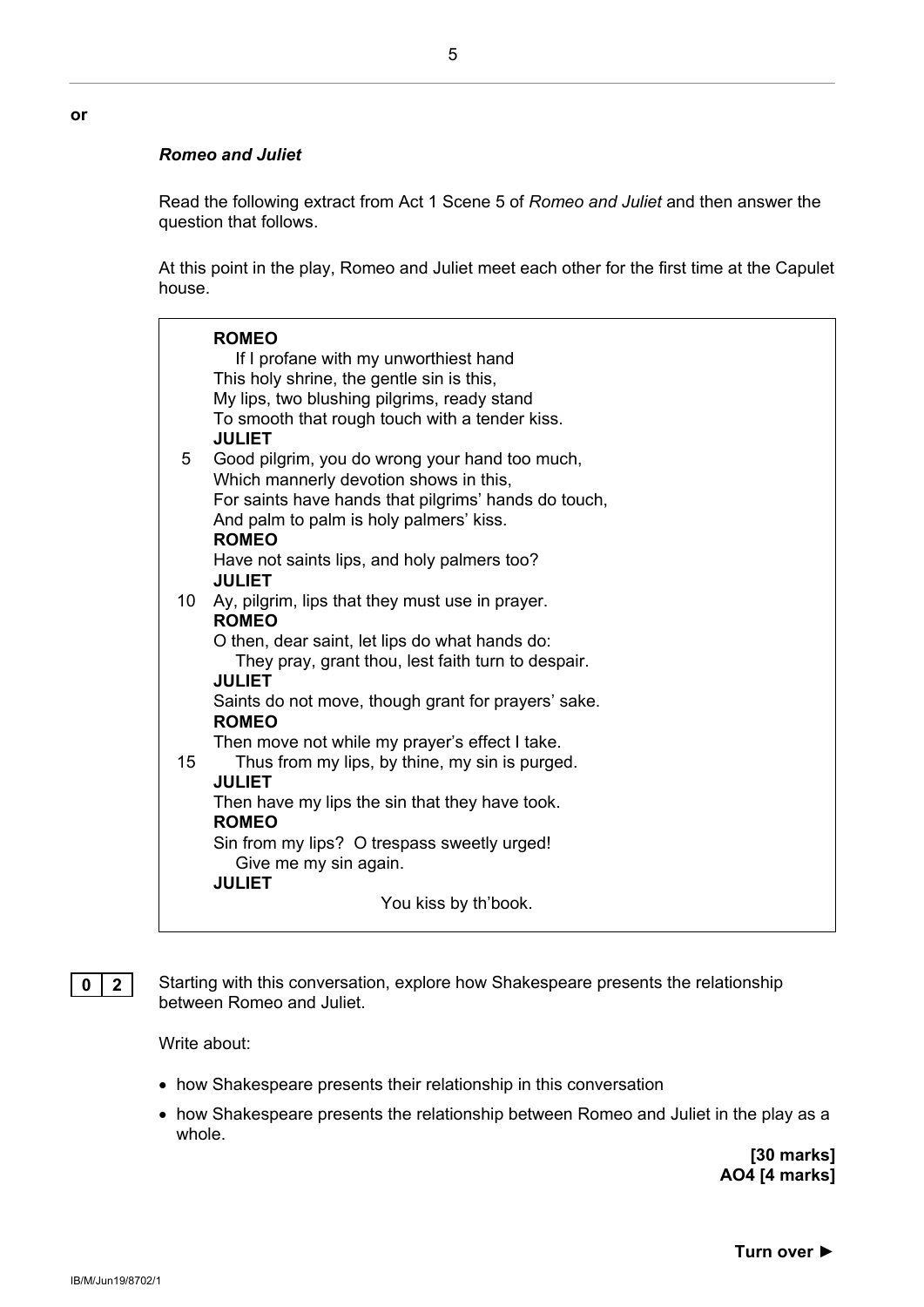#### *The Tempest*

**or**

Read the following extract from Act 3 Scene 2 of *The Tempest* and then answer the question that follows.

At this point in the play, Caliban is telling Stephano and Trinculo about his plan to murder Prospero.

| 5    | <b>CALIBAN</b><br>Why, as I told thee, 'tis a custom with him<br>I'th'afternoon to sleep. There thou mayst brain him,<br>Having first seized his books; or with a log<br>Batter his skull, or paunch him with a stake,<br>Or cut his wezand with thy knife. Remember<br>First to possess his books; for without them<br>He's but a sot, as I am, nor hath not<br>One spirit to command – they all do hate him<br>As rootedly as I. Burn but his books; |
|------|--------------------------------------------------------------------------------------------------------------------------------------------------------------------------------------------------------------------------------------------------------------------------------------------------------------------------------------------------------------------------------------------------------------------------------------------------------|
| 10 - | He has brave ùtensils – for so he calls them –<br>Which when he has a house, he'll deck withal.<br>And that most deeply to consider, is                                                                                                                                                                                                                                                                                                                |
| 15   | The beauty of his daughter. He himself<br>Calls her a nonpareil. I never saw a woman<br>But only Sycorax my dam, and she;<br>But she as far surpasseth Sycorax<br>As great'st does least.                                                                                                                                                                                                                                                              |

**0 3** Starting with this speech, explore how Shakespeare presents ideas about revenge in *The Tempest*.

Write about:

- how Shakespeare presents ideas about revenge in this speech
- how Shakespeare presents ideas about revenge in the play as a whole.

**[30 marks] AO4 [4 marks]**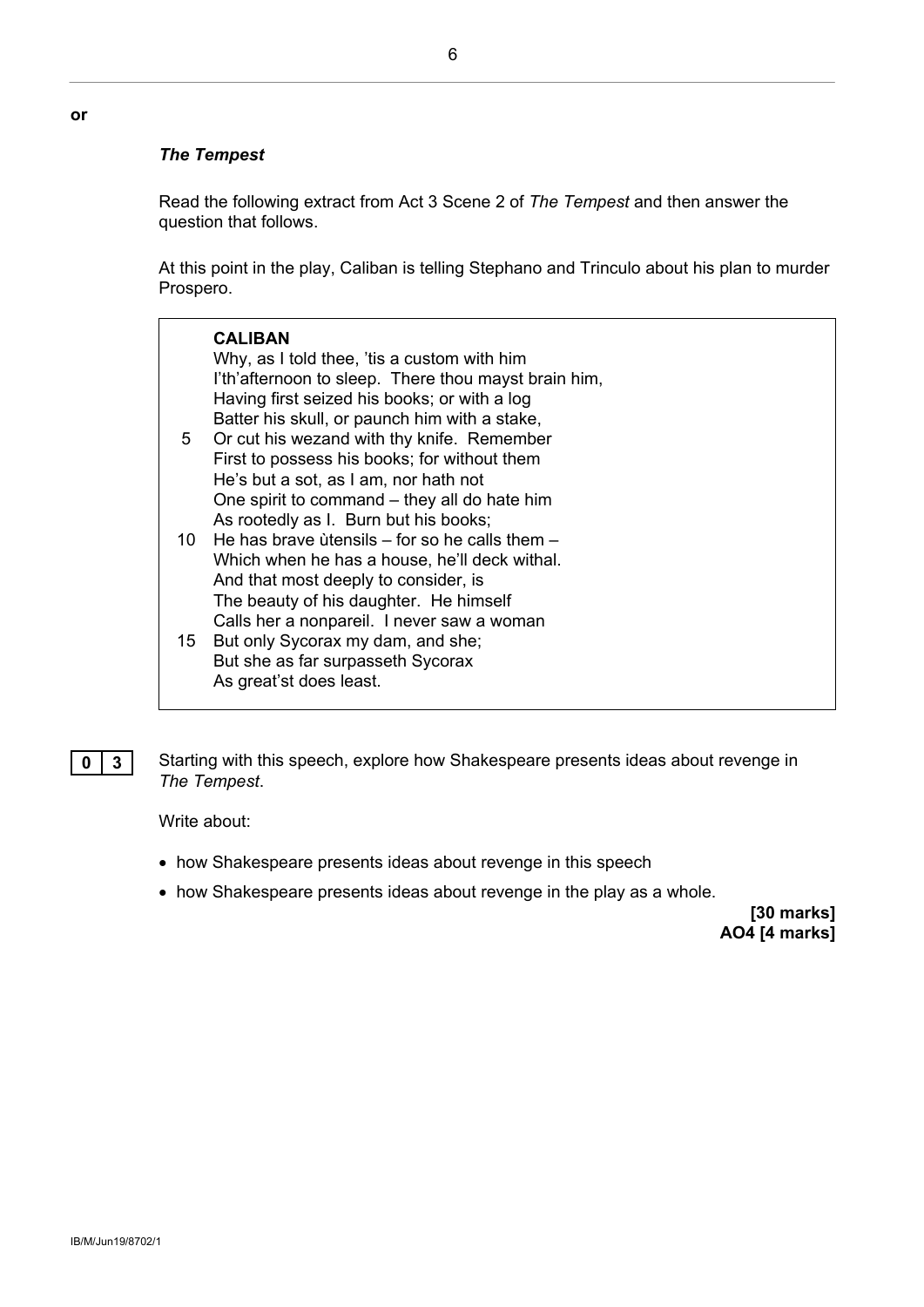#### *The Merchant of Venice*

**or**

Read the following extract from Act 1 Scene 1 of *The Merchant of Venice* and then answer the question that follows.

At this point in the play, Bassanio is telling Antonio about Portia, the lady he has fallen in love with.

|    | <b>BASSANIO</b><br>In Belmont is a lady richly left,<br>And she is fair, and – fairer than that word –<br>Of wondrous virtues. Sometimes from her eyes                                                                                                                         |
|----|--------------------------------------------------------------------------------------------------------------------------------------------------------------------------------------------------------------------------------------------------------------------------------|
| 5  | I did receive fair speechless messages.<br>Her name is Portia, nothing undervalued<br>To Cato's daughter, Brutus' Portia.                                                                                                                                                      |
| 10 | Nor is the wide world ignorant of her worth;<br>For the four winds blow in from every coast<br>Renownèd suitors, and her sunny locks<br>Hang on her temples like a golden fleece,<br>Which makes her seat of Belmont Colchos' strand,<br>And many Jasons come in quest of her. |
| 15 | O my Antonio, had I but the means<br>To hold a rival place with one of them,<br>I have a mind presages me such thrift<br>That I should questionless be fortunate.                                                                                                              |

**0** 4 Starting with this speech, explore how Shakespeare presents ideas about romantic love in *The Merchant of Venice*.

Write about:

- how Shakespeare presents ideas about romantic love in this speech
- how Shakespeare presents ideas about romantic love in the play as a whole.

**[30 marks] AO4 [4 marks]**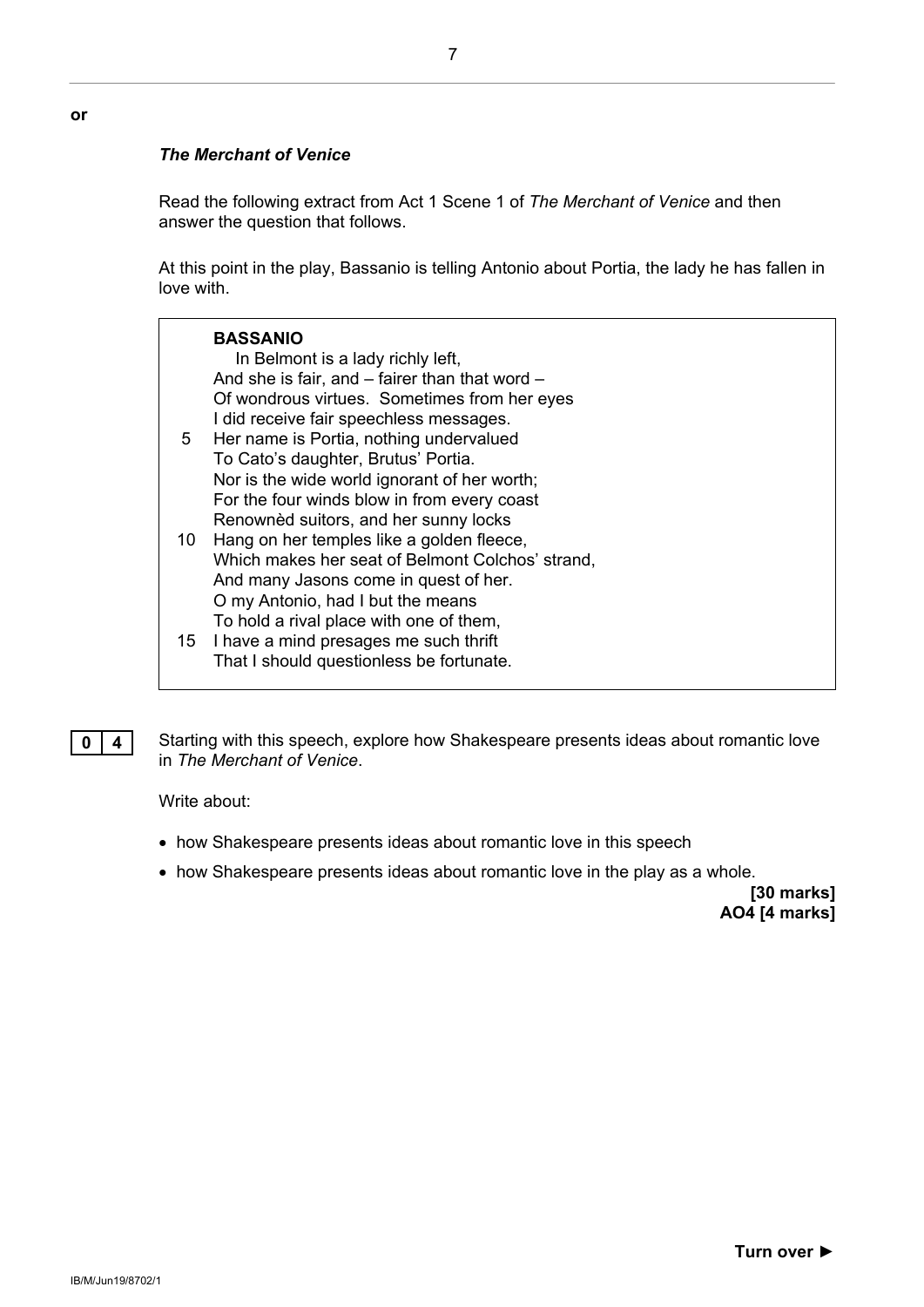#### *Much Ado About Nothing*

Read the following extract from Act 4 Scene 1 of *Much Ado About Nothing* and then answer the question that follows.

At this point in the play, Beatrice is asking Benedick to kill Claudio.

|                 | <b>BENEDICK</b>                                                      |
|-----------------|----------------------------------------------------------------------|
|                 | Come bid me do anything for thee.                                    |
|                 | <b>BEATRICE</b>                                                      |
|                 | Kill Claudio.                                                        |
|                 | <b>BENEDICK</b>                                                      |
|                 | Ha, not for the wide world.                                          |
|                 | <b>BEATRICE</b>                                                      |
|                 | You kill me to deny it, farewell.                                    |
|                 | <b>BENEDICK</b>                                                      |
| 5               | Tarry, sweet Beatrice.                                               |
|                 | <b>BEATRICE</b>                                                      |
|                 | I am gone, though I am here, there is no love in you, nay, I         |
|                 | pray you let me go.                                                  |
|                 | <b>BENEDICK</b>                                                      |
|                 | Beatrice.                                                            |
|                 | <b>BEATRICE</b>                                                      |
|                 | In faith I will go.                                                  |
|                 | <b>BENEDICK</b>                                                      |
| 10              | We'll be friends first.                                              |
|                 | <b>BEATRICE</b>                                                      |
|                 | You dare easier be friends with me, than fight with mine             |
|                 | enemy.                                                               |
|                 | <b>BENEDICK</b>                                                      |
|                 | Is Claudio thine enemy?                                              |
|                 | <b>BEATRICE</b>                                                      |
|                 | Is a not approved in the height a villain, that hath slandered,      |
| 15 <sup>1</sup> | scorned, dishonoured my kinswoman? Oh that I were a man! What,       |
|                 | bear her in hand, until they come to take hands, and then with       |
|                 | public accusation, uncovered slander, unmitigated rancour? Oh        |
|                 | God that I were a man! I would eat his heart in the market place.    |
|                 | <b>BENEDICK</b>                                                      |
|                 | Hear me, Beatrice.<br><b>BEATRICE</b>                                |
|                 |                                                                      |
| 20              | Talk with a man out at a window, a proper saying.<br><b>BENEDICK</b> |
|                 |                                                                      |
|                 | Nay, but Beatrice.<br><b>BEATRICE</b>                                |
|                 | Sweet Hero, she is wronged, she is slandered, she is undone.         |
|                 | <b>BENEDICK</b>                                                      |
|                 | $Beat -$                                                             |
|                 | <b>BEATRICE</b>                                                      |
|                 | Princes and counties! Surely a princely testimony, a goodly          |
| 25              | count, Count Comfect, a sweet gallant surely, oh that I were a man   |
|                 |                                                                      |

**or**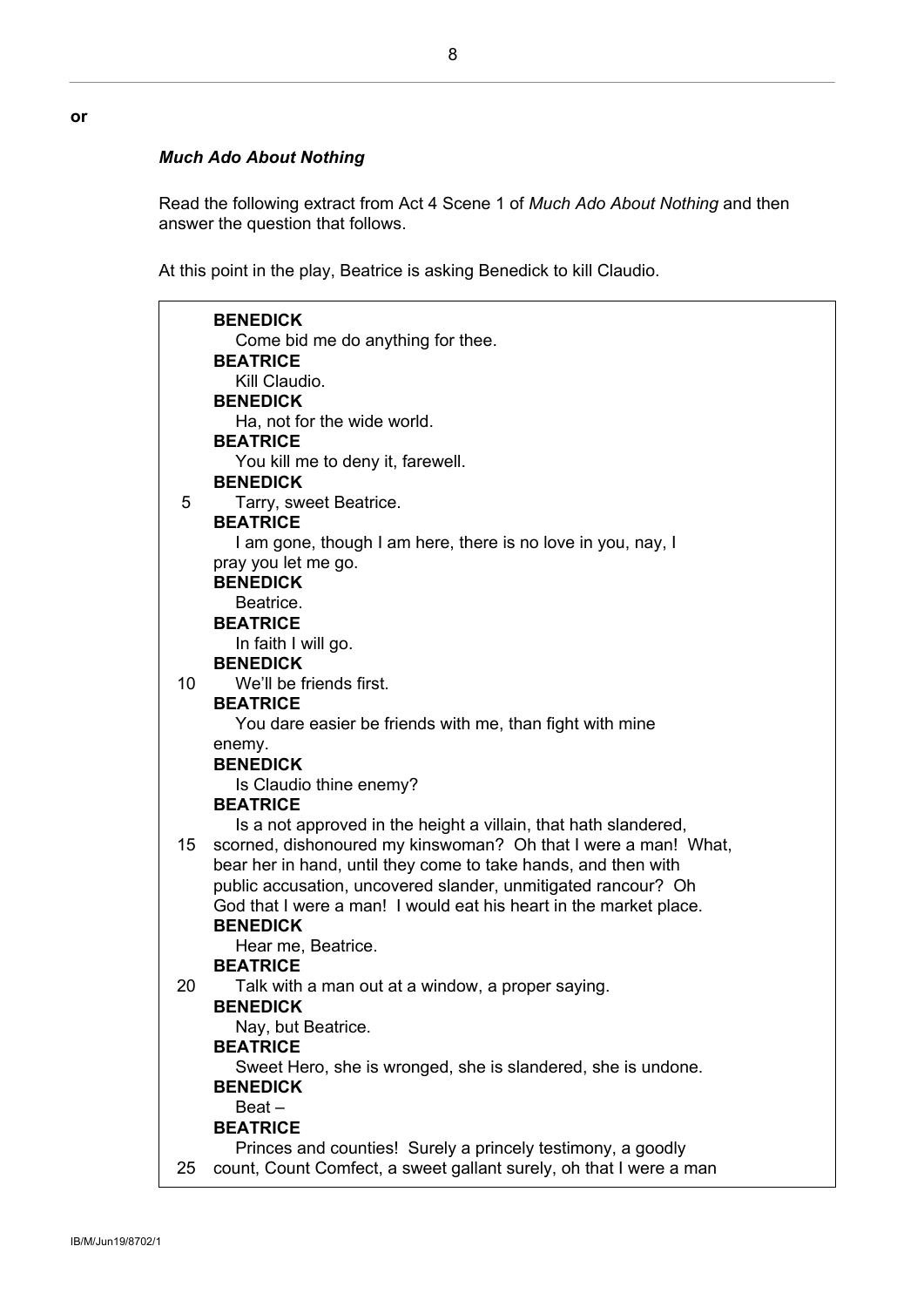for his sake! Or that I had any friend would be a man for my sake! But manhood is melted into curtsies, valour into compliment, and men are only turned into tongue, and trim ones too: he is now as valiant as Hercules, that only tells a lie, and swears it: I cannot be a

30 man with wishing, therefore I will die a woman with grieving.



Write about:

- how far Shakespeare presents Beatrice as a strong woman in this conversation
- how far Shakespeare presents Beatrice as a strong woman in the play as a whole.

**[30 marks] AO4 [4 marks]**

**Turn over for the next question**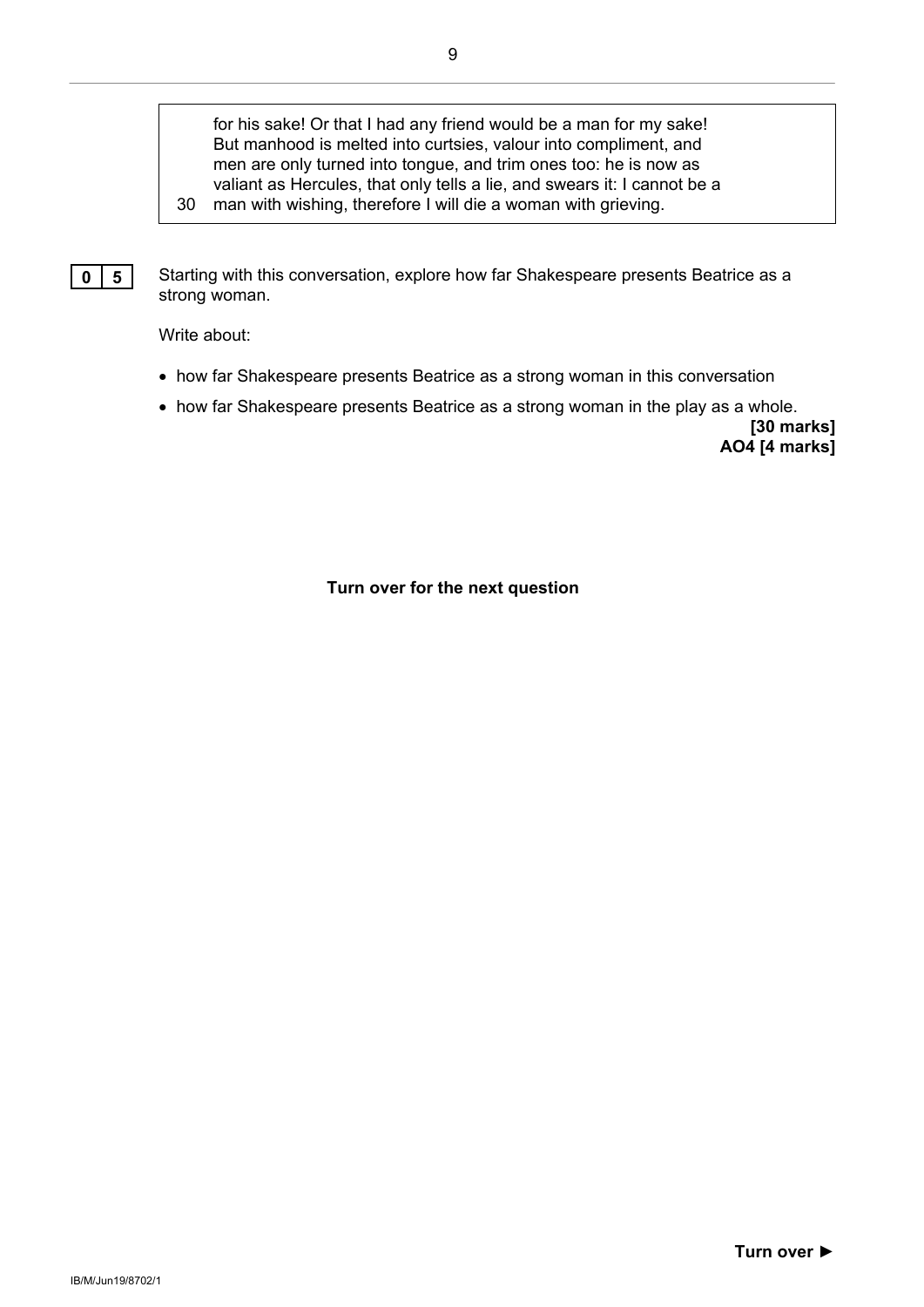#### *Julius Caesar*

Read the following extract from Act 1 Scene 3 of *Julius Caesar* and then answer the question that follows.

At this point in the play, Cassius has just heard of Casca's fears about the night's dreadful happenings.

|     | <b>CASSIUS</b><br>You are dull, Casca, and those sparks of life<br>That should be in a Roman you do want,<br>Or else you use not. You look pale, and gaze,<br>And put on fear, and cast yourself in wonder                                        |
|-----|---------------------------------------------------------------------------------------------------------------------------------------------------------------------------------------------------------------------------------------------------|
| 5   | To see the strange impatience of the heavens.<br>But if you would consider the true cause<br>Why all these fires, why all these gliding ghosts,<br>Why birds and beasts from quality and kind,<br>Why old men, fools, and children calculate,     |
| 10. | Why all these things change from their ordinance,<br>Their natures, and preformed faculties,<br>To monstrous quality $-$ why, you shall find<br>That heaven hath infused them with these spirits<br>To make them instruments of fear, and warning |
|     | 15 Unto some monstrous state.<br>Now could I, Casca, name to thee a man<br>Most like this dreadful night,<br>That thunders, lightens, opens graves, and roars<br>As doth the lion in the Capitol -                                                |
| 20  | A man no mightier than thyself, or me,<br>In personal action, yet prodigious grown<br>And fearful, as these strange eruptions are.                                                                                                                |

**0 6** Starting with this speech, explore how far Shakespeare presents Cassius as an effective leader of the conspirators in *Julius Caesar*.

Write about:

- how Shakespeare presents Cassius in this speech
- how far Shakespeare presents Cassius as an effective leader of the conspirators in the play as a whole.

**[30 marks] AO4 [4 marks]**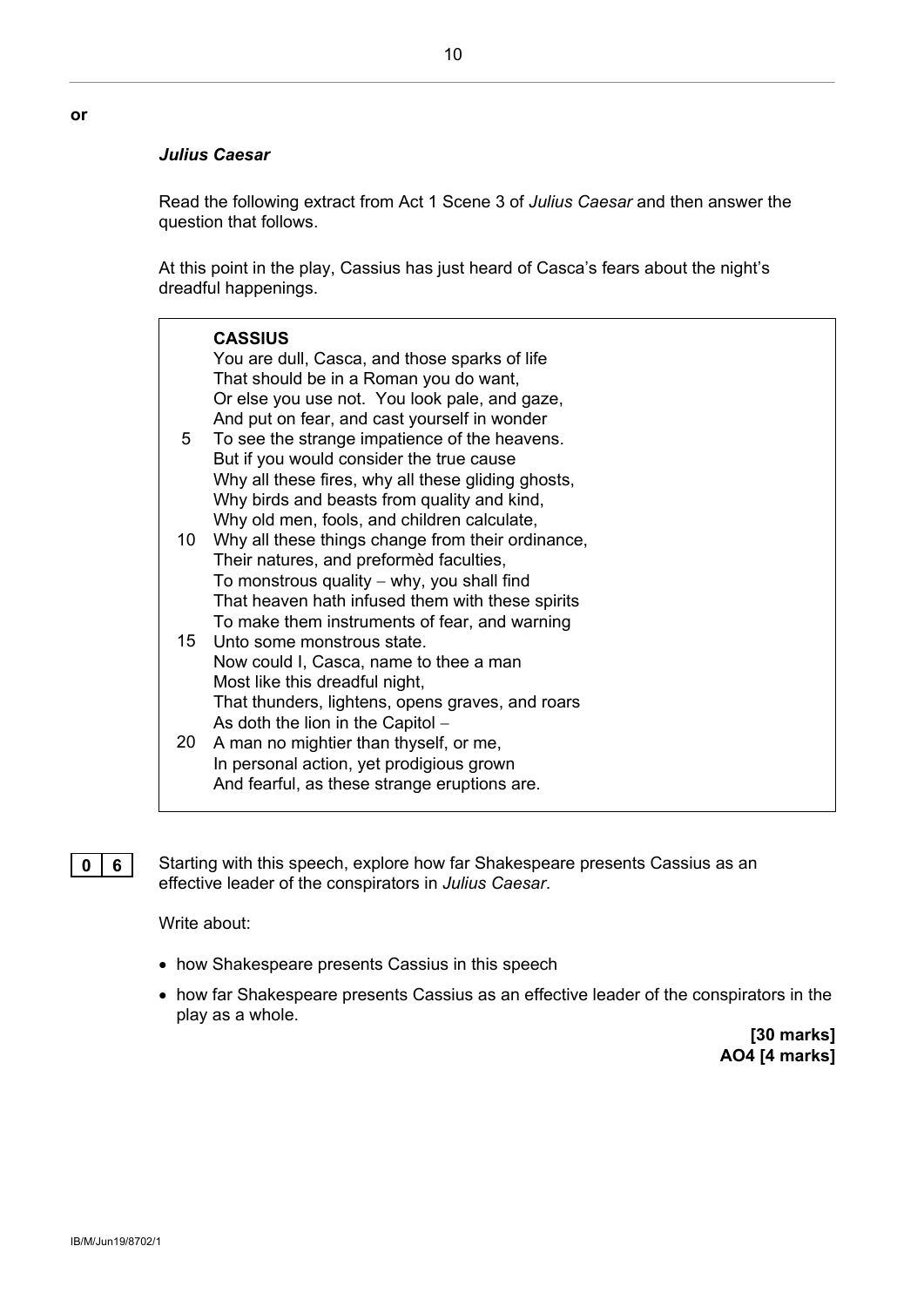#### **Section B: The 19th-century novel**

Answer **one** question from this section on your chosen text.

#### **Either**

#### **Robert Louis Stevenson:** *The Strange Case of Dr. Jekyll and Mr. Hyde*

Read the following extract from Chapter 8 (The Last Night) of *The Strange Case of Dr. Jekyll and Mr. Hyde* and then answer the question that follows.

In this extract Poole, Jekyll's servant, talks with Utterson about events at Jekyll's house.



**0** | **7** | Starting with this extract, explore how Stevenson presents Mr Hyde as an inhuman and disturbing member of society.

Write about:

- how Stevenson presents Mr Hyde in this extract
- how Stevenson presents Mr Hyde as an inhuman and disturbing member of society in the novel as a whole.

**[30 marks]**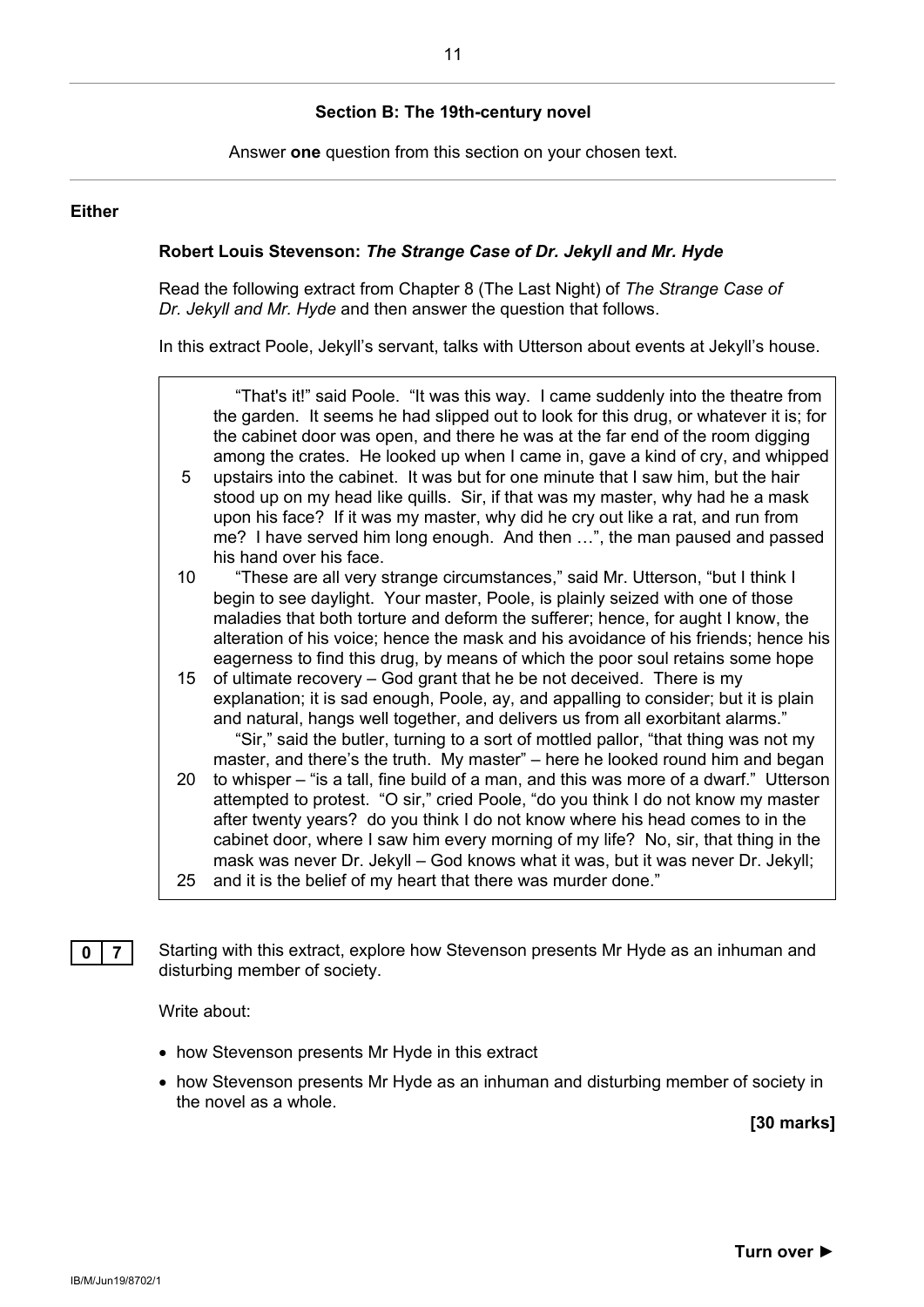#### **Charles Dickens:** *A Christmas Carol*

**or**

Read the following extract from Chapter 1 of *A Christmas Carol* and then answer the question that follows.

In this extract Scrooge is visited by Marley's Ghost.

|                 | Again the spectre raised a cry, and shook its chain and wrung its shadowy hands.<br>"You are fettered," said Scrooge, trembling. "Tell me why?"                                                                                                 |
|-----------------|-------------------------------------------------------------------------------------------------------------------------------------------------------------------------------------------------------------------------------------------------|
|                 | "I wear the chain I forged in life," replied the Ghost. "I made it link by link, and                                                                                                                                                            |
|                 | yard by yard; I girded it on of my own free will, and of my own free will I wore it. Is                                                                                                                                                         |
| $5\overline{)}$ | its pattern strange to you?"                                                                                                                                                                                                                    |
|                 | Scrooge trembled more and more.                                                                                                                                                                                                                 |
|                 | "Or would you know," pursued the Ghost, "the weight and length of the strong coil                                                                                                                                                               |
|                 | you bear yourself? It was full as heavy and as long as this, seven Christmas Eves<br>ago. You have laboured on it, since. It is a ponderous chain!"                                                                                             |
| 10 <sup>1</sup> | Scrooge glanced about him on the floor, in the expectation of finding himself                                                                                                                                                                   |
|                 | surrounded by some fifty or sixty fathoms of iron cable: but he could see nothing.                                                                                                                                                              |
|                 | "Jacob," he said, imploringly. "Old Jacob Marley, tell me more. Speak comfort to<br>me, Jacob!"                                                                                                                                                 |
|                 | "I have none to give," the Ghost replied. "It comes from other regions, Ebenezer                                                                                                                                                                |
| 15 <sub>1</sub> | Scrooge, and is conveyed by other ministers, to other kinds of men. Nor can I tell<br>you what I would. A very little more is all permitted to me. I cannot rest, I cannot<br>stay, I cannot linger anywhere. My spirit never walked beyond our |
|                 | counting-house—mark me!—in life my spirit never roved beyond the narrow limits<br>of our money-changing hole; and weary journeys lie before me!"                                                                                                |
| 20              | It was a habit with Scrooge, whenever he became thoughtful, to put his hands in<br>his breeches pockets. Pondering on what the Ghost had said, he did so now, but<br>without lifting up his eyes, or getting off his knees.                     |
|                 |                                                                                                                                                                                                                                                 |

**0 8** Starting with this extract, explore how Dickens uses the ghosts to help Scrooge change his attitudes and behaviour.

Write about:

- how Dickens uses Marley's Ghost in this extract
- how Dickens uses the ghosts to help Scrooge change his attitudes and behaviour in the novel as a whole.

**[30 marks]**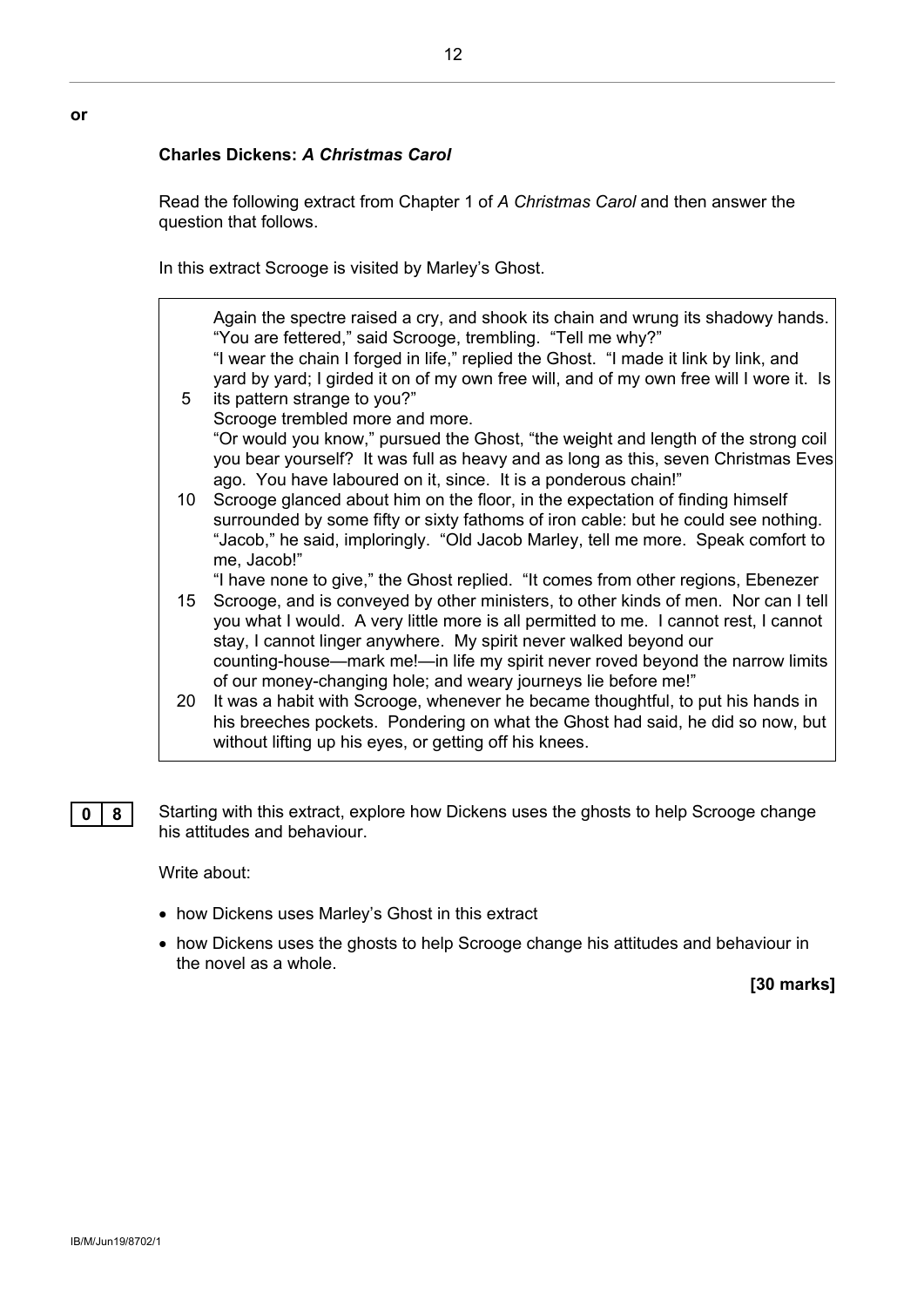#### **Charles Dickens:** *Great Expectations*

**or**

Read the following extract from Chapter 19 of *Great Expectations* and then answer the question that follows.

In this extract, Pip is soon to leave home for London and is talking to Joe Gargery.

| 5  | When I awoke, I was much surprised to find Joe sitting beside me, smoking his<br>pipe. He greeted me with a cheerful smile on my opening my eyes, and said:<br>'As being the last time, Pip, I thought I'd foller.'<br>'And, Joe, I am very glad you did so.'<br>'Thankee, Pip.' |
|----|----------------------------------------------------------------------------------------------------------------------------------------------------------------------------------------------------------------------------------------------------------------------------------|
|    | 'You may be sure, dear Joe,' I went on, after we had shaken hands, 'that I shall                                                                                                                                                                                                 |
|    | never forget you.'                                                                                                                                                                                                                                                               |
|    | 'No, no, Pip!' said Joe, in a comfortable tone, 'I'm sure of that. Ay, ay, old chap!<br>Bless you, it were only necessary to get it well round in a man's mind, to be                                                                                                            |
| 10 | certain on it. But it took a bit of time to get it well round, the change come so                                                                                                                                                                                                |
|    | oncommon plump; didn't it?'                                                                                                                                                                                                                                                      |
|    | Somehow, I was not best pleased with Joe's being so mightily secure of me. I<br>should have liked him to have betrayed emotion, or to have said, 'It does you                                                                                                                    |
|    | credit, Pip,' or something of that sort. Therefore, I made no remark on Joe's first                                                                                                                                                                                              |
| 15 | head: merely saying as to his second, that the tidings had indeed come suddenly,<br>but that I had always wanted to be a gentleman, and had often speculated on                                                                                                                  |
|    | what I would do, if I were one.                                                                                                                                                                                                                                                  |
|    | 'Have you though?' said Joe. 'Astonishing!'                                                                                                                                                                                                                                      |
|    | 'It's a pity now, Joe,' said I, 'that you did not get on a little more, when we had                                                                                                                                                                                              |
| 20 | our lessons here; isn't it?'                                                                                                                                                                                                                                                     |
|    | 'Well, I don't know,' returned Joe. 'I'm so awful dull. I'm only master of my own<br>trade. It were always a pity as I was so awful dull; but it's no more of a pity now,                                                                                                        |
|    | than it was—this day twelvemonth—don't you see!'                                                                                                                                                                                                                                 |
|    | What I had meant was, that when I came into my property and was able to do                                                                                                                                                                                                       |
| 25 | something for Joe, it would have been much more agreeable if he had been better                                                                                                                                                                                                  |
|    | qualified for a rise in station. He was so perfectly innocent of my meaning,                                                                                                                                                                                                     |
|    | however, that I thought I would mention it to Biddy in preference.                                                                                                                                                                                                               |
|    |                                                                                                                                                                                                                                                                                  |

**0 9** Starting with this extract, explore how Dickens presents Pip and Joe's relationship and how it changes.

Write about:

- how Dickens presents Pip and Joe's relationship in this extract
- how Dickens presents Pip and Joe's relationship and how it changes in the novel as a whole.

**[30 marks]**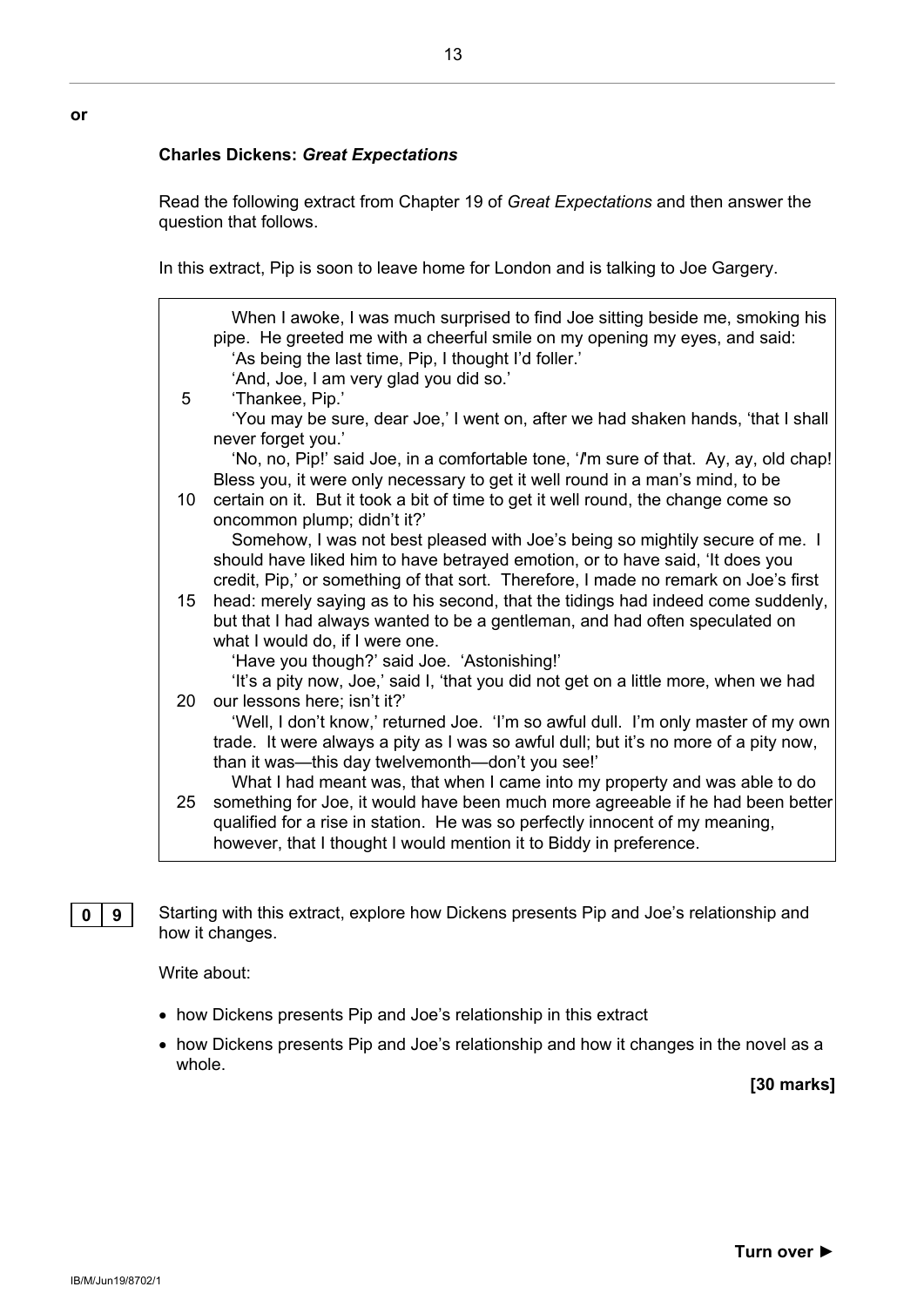#### **Charlotte Brontë:** *Jane Eyre*

**or**

Read the following extract from Chapter 1 of *Jane Eyre* and then answer the question that follows.

In this extract Jane describes her relationship with John Reed.

| 5  | Habitually obedient to John, I came up to his chair: he spent some three<br>minutes in thrusting out his tongue at me as far as he could without damaging the<br>roots: I knew he would soon strike, and while dreading the blow, I mused on the<br>disgusting and ugly appearance of him who would presently deal it. I wonder if he<br>read that notion in my face; for, all at once, without speaking, he struck suddenly<br>and strongly. I tottered, and on regaining my equilibrium retired back a step or<br>two from his chair. |
|----|-----------------------------------------------------------------------------------------------------------------------------------------------------------------------------------------------------------------------------------------------------------------------------------------------------------------------------------------------------------------------------------------------------------------------------------------------------------------------------------------------------------------------------------------|
|    | 'That is for your impudence in answering mama awhile since,' said he, 'and for<br>your sneaking way of getting behind curtains, and for the look you had in your                                                                                                                                                                                                                                                                                                                                                                        |
| 10 | eyes two minutes since, you rat!'                                                                                                                                                                                                                                                                                                                                                                                                                                                                                                       |
|    | Accustomed to John Reed's abuse, I never had an idea of replying to it; my                                                                                                                                                                                                                                                                                                                                                                                                                                                              |
|    | care was how to endure the blow which would certainly follow the insult.                                                                                                                                                                                                                                                                                                                                                                                                                                                                |
|    | 'What were you doing behind the curtain?' he asked.                                                                                                                                                                                                                                                                                                                                                                                                                                                                                     |
| 15 | 'I was reading.'<br>'Show the book.'                                                                                                                                                                                                                                                                                                                                                                                                                                                                                                    |
|    | I returned to the window and fetched it thence.                                                                                                                                                                                                                                                                                                                                                                                                                                                                                         |
|    | 'You have no business to take our books; you are a dependant, mama says;                                                                                                                                                                                                                                                                                                                                                                                                                                                                |
|    | you have no money; your father left you none; you ought to beg, and not to live                                                                                                                                                                                                                                                                                                                                                                                                                                                         |
|    | here with gentlemen's children like us, and eat the same meals we do, and wear                                                                                                                                                                                                                                                                                                                                                                                                                                                          |
| 20 | clothes at our mama's expense. Now, I'll teach you to rummage my bookshelves:                                                                                                                                                                                                                                                                                                                                                                                                                                                           |
|    | for they are mine; all the house belongs to me, or will do in a few years. Go and                                                                                                                                                                                                                                                                                                                                                                                                                                                       |
|    | stand by the door, out of the way of the mirror and the windows.'                                                                                                                                                                                                                                                                                                                                                                                                                                                                       |
|    | I did so, not at first aware what was his intention; but when I saw him lift and                                                                                                                                                                                                                                                                                                                                                                                                                                                        |
|    | poise the book and stand in act to hurl it, I instinctively started aside with a cry of                                                                                                                                                                                                                                                                                                                                                                                                                                                 |
| 25 | alarm: not soon enough, however; the volume was flung, it hit me, and I fell,                                                                                                                                                                                                                                                                                                                                                                                                                                                           |
|    | striking my head against the door and cutting it. The cut bled, the pain was sharp:                                                                                                                                                                                                                                                                                                                                                                                                                                                     |
|    | my terror had passed its climax; other feelings succeeded.                                                                                                                                                                                                                                                                                                                                                                                                                                                                              |
|    |                                                                                                                                                                                                                                                                                                                                                                                                                                                                                                                                         |

**1 0** Starting with this extract, explore how Brontë presents the ways male characters treat Jane Eyre.

Write about:

- how Brontë presents John Reed's treatment of Jane in this extract
- how Brontë presents the ways one or more other male character(s) treat Jane in the novel as a whole.

**[30 marks]**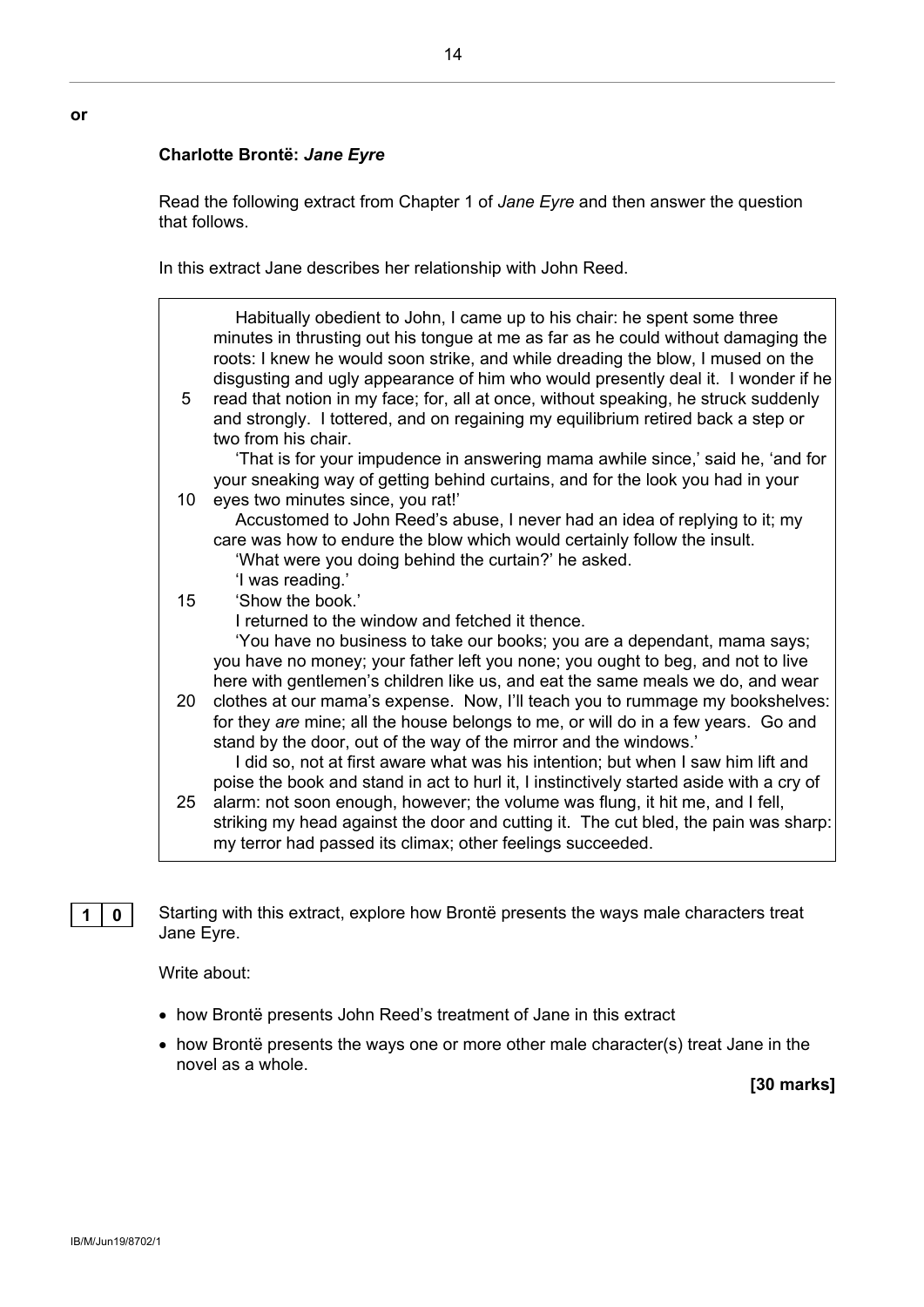#### **Mary Shelley:** *Frankenstein*

**or**

Read the following extract from Chapter 15 of *Frankenstein* and then answer the question that follows.

In this extract the monster has entered the De Laceys' cottage and is speaking to the blind man, Mr De Lacey.

' "How can I thank you, my best and only benefactor? From your lips first have I heard the voice of kindness directed towards me; I shall be for ever grateful; and your present humanity assures me of success with those friends whom I am on the point of meeting."

5 ' "May I know the names and residence of those friends?" 'I paused. This, I thought, was the moment of decision, which was to rob me of, or bestow happiness on me for ever. I struggled vainly for firmness sufficient to answer him, but the effort destroyed all my remaining strength; I sank on the

chair, and sobbed aloud. At that moment I heard the steps of my younger

- 10 protectors. I had not a moment to lose; but, seizing the hand of the old man, I cried, "Now is the time! − save and protect me! You and your family are the friends whom I seek. Do not you desert me in the hour of trial!" ' "Great God!" exclaimed the old man, "who are you?"
- 15 entered. Who can describe their horror and consternation on beholding me? 'At that instant the cottage door was opened, and Felix, Safie, and Agatha Agatha fainted; and Safie, unable to attend to her friend, rushed out of the cottage. Felix darted forward, and with supernatural force tore me from his father, to whose knees I clung: in a transport of fury, he dashed me to the ground and struck me violently with a stick. I could have torn him limb from limb, as the lion
- 20 rends the antelope. But my heart sunk within me as with bitter sickness, and I refrained. I saw him on the point of repeating his blow, when, overcome by pain and anguish, I quitted the cottage and in the general tumult escaped unperceived to my hovel.

**1 1** Starting with this extract, explore how Shelley presents the ways the monster is affected by how others treat him.

#### Write about:

- how Shelley presents the monster in this extract
- how Shelley presents the ways the monster is affected by how others treat him in the novel as a whole.

**[30 marks]**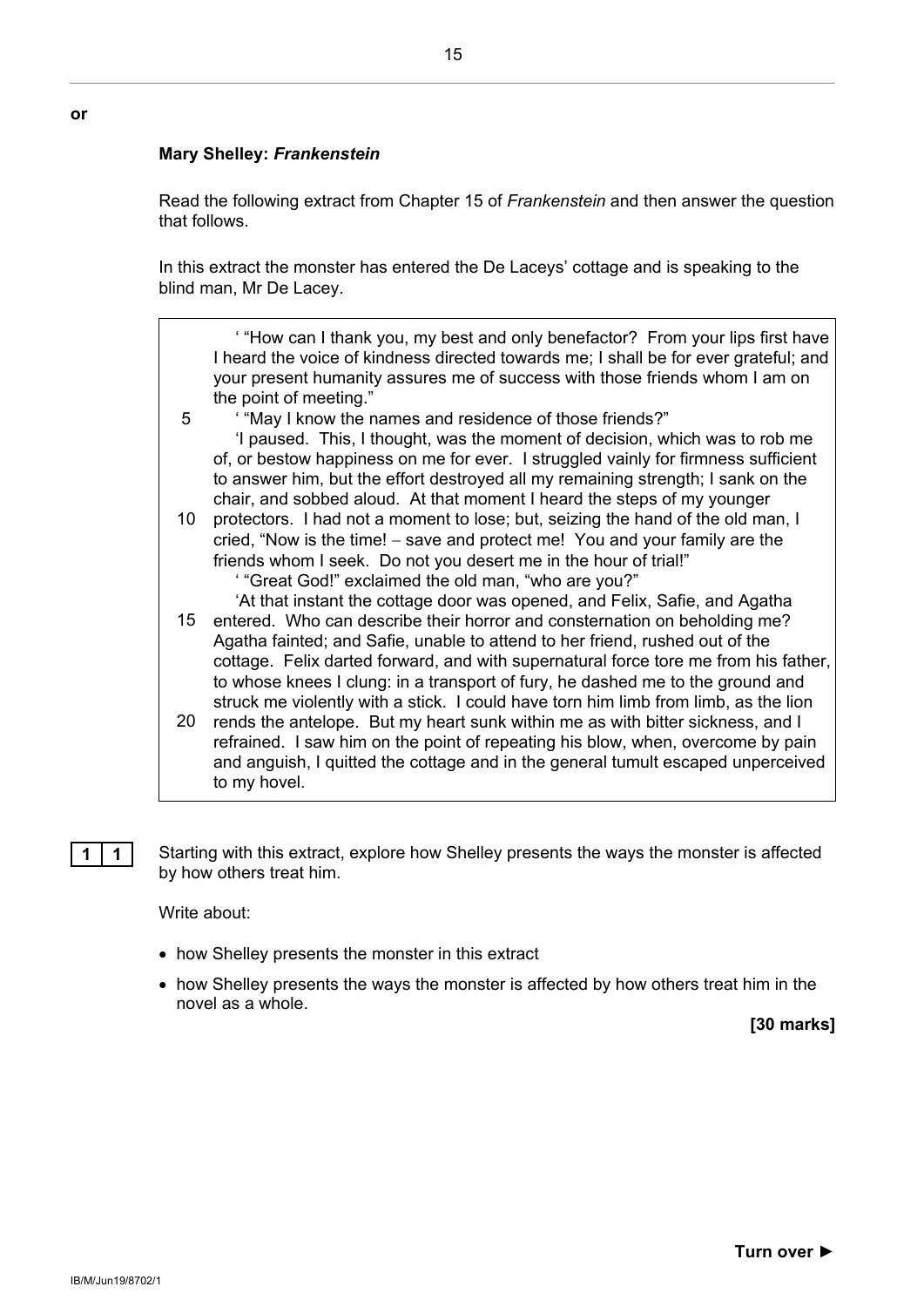#### **Jane Austen:** *Pride and Prejudice*

Read the following extract from Chapter 20 of *Pride and Prejudice* and then answer the question that follows.

In this extract, Mrs Bennet reacts to the news that Elizabeth has turned down Mr Collins' offer of marriage.

| 5  | This information, however, startled Mrs. Bennet; she would have been glad to<br>be equally satisfied that her daughter had meant to encourage him by protesting<br>against his proposals, but she dared not believe it, and could not help saying so.<br>"But, depend upon it, Mr. Collins," she added, "that Lizzy shall be brought to<br>reason. I will speak to her about it directly. She is a very headstrong, foolish girl, |
|----|-----------------------------------------------------------------------------------------------------------------------------------------------------------------------------------------------------------------------------------------------------------------------------------------------------------------------------------------------------------------------------------------------------------------------------------|
|    | and does not know her own interest but I will make her know it."<br>"Pardon me for interrupting you, madam," cried Mr. Collins; "but if she is really<br>headstrong and foolish, I know not whether she would altogether be a very<br>desirable wife to a man in my situation, who naturally looks for happiness in the                                                                                                           |
| 10 | marriage state. If therefore she actually persists in rejecting my suit, perhaps it<br>were better not to force her into accepting me, because if liable to such defects of<br>temper, she could not contribute much to my felicity."                                                                                                                                                                                             |
|    | "Sir, you quite misunderstand me," said Mrs. Bennet, alarmed. "Lizzy is only<br>headstrong in such matters as these. In everything else she is as good-natured a                                                                                                                                                                                                                                                                  |
| 15 | girl as ever lived. I will go directly to Mr. Bennet, and we shall very soon settle it<br>with her, I am sure."                                                                                                                                                                                                                                                                                                                   |
|    | She would not give him time to reply, but hurrying instantly to her husband,<br>called out as she entered the library, "Oh! Mr. Bennet, you are wanted                                                                                                                                                                                                                                                                            |
| 20 | immediately; we are all in an uproar. You must come and make Lizzy marry Mr.<br>Collins, for she vows she will not have him, and if you do not make haste he will<br>change his mind and not have her."                                                                                                                                                                                                                           |
|    | Mr. Bennet raised his eyes from his book as she entered, and fixed them on her<br>face with a calm unconcern which was not in the least altered by her<br>communication.                                                                                                                                                                                                                                                          |
| 25 | "I have not the pleasure of understanding you," said he, when she had finished<br>her speech. "Of what are you talking?"                                                                                                                                                                                                                                                                                                          |
|    | "Of Mr. Collins and Lizzy. Lizzy declares she will not have Mr. Collins, and Mr.<br>Collins begins to say that he will not have Lizzy."                                                                                                                                                                                                                                                                                           |
| 30 | "And what am I to do on the occasion? It seems an hopeless business."<br>"Speak to Lizzy about it yourself. Tell her that you insist upon her marrying him."<br>"Let her be called down. She shall hear my opinion."                                                                                                                                                                                                              |

**1 2** Starting with this extract, explore how Austen presents Mr Bennet and Mrs Bennet as parents.

Write about:

- how Austen presents Mr Bennet and Mrs Bennet in this extract
- how Austen presents Mr Bennet and Mrs Bennet as parents in the novel as a whole.

**[30 marks]**

16

**or**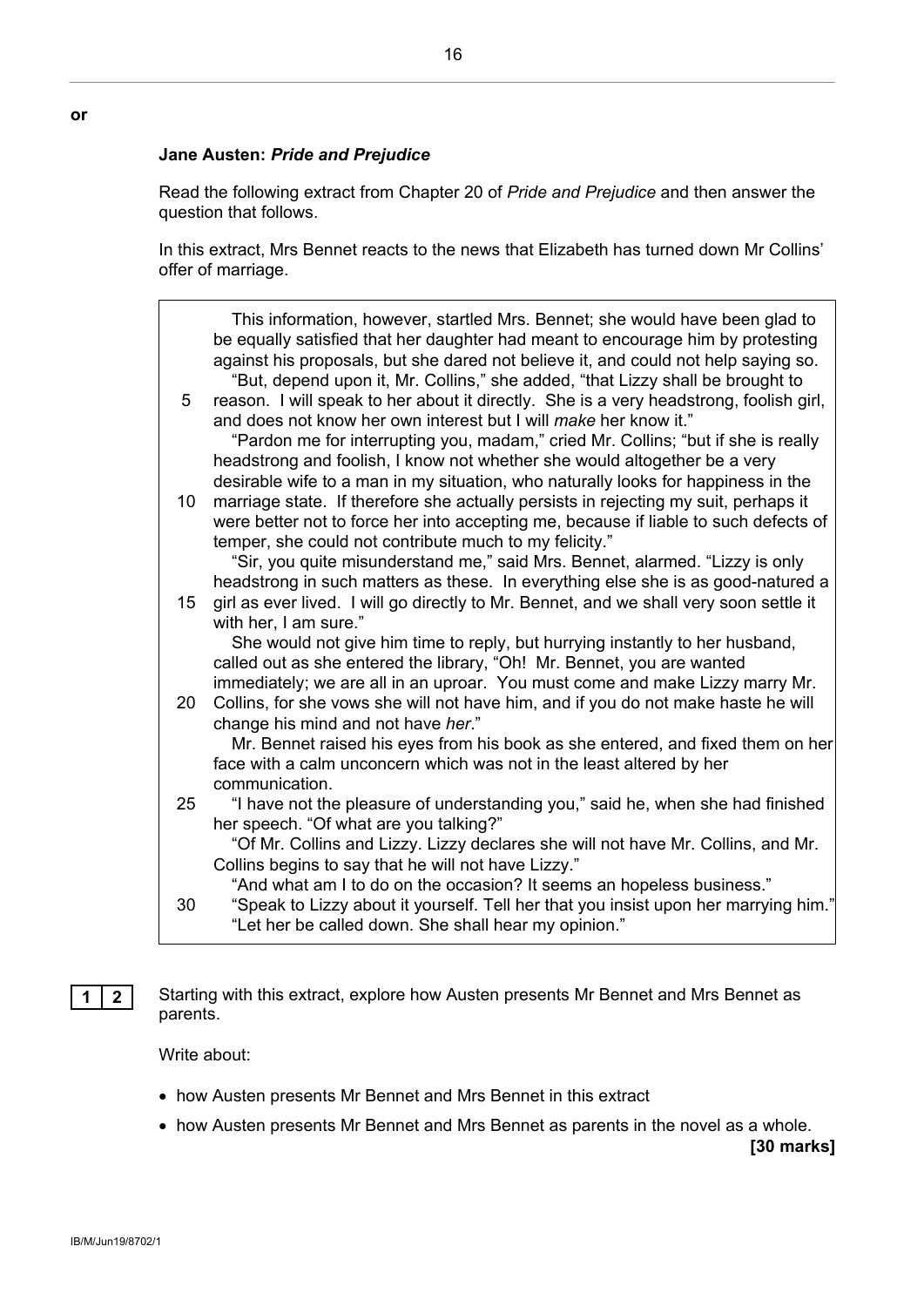#### **Sir Arthur Conan Doyle:** *The Sign of Four*

Read the following extract from Chapter 12 of *The Sign of Four* and then answer the question that follows.

17

In this extract, Jonathan Small has been captured and is being questioned by the police about his involvement in the crime.

'This is a very serious matter, Small,' said the detective. 'If you had helped justice, instead of thwarting it in this way, you would have had a better chance at your trial.'

5 'Justice!' snarled the ex-convict. 'A pretty justice! Whose loot is this, if it is not ours? Where is the justice that I should give it up to those who have never earned it? Look how I have earned it! Twenty long years in that fever-ridden swamp, all day at work under the mangrove-tree, all night chained up in the filthy convict-huts, bitten by mosquitoes, racked with ague, bullied by every cursed black-faced policeman who loved to take it out of a white man. That was how I

10 earned the Agra treasure, and you talk to me of justice because I cannot bear to feel that I have paid this price only that another may enjoy it! I would rather swing a score of times, or have one of Tonga's darts in my hide, than live in a convict's cell and feel that another man is at his ease in a palace with the money that should be mine.'

15 20 his track. Small had dropped his mask of stoicism, and all this came out in a wild whirl of words, while his eyes blazed, and the handcuffs clanked together with the impassioned movement of his hands. I could understand, as I saw the fury and the passion of the man, that it was no groundless or unnatural terror which had possessed Major Sholto when he first learned that the injured convict was upon

'You forget that we know nothing of all this,' said Holmes quietly. 'We have not heard your story, and we cannot tell how far justice may originally have been on your side.'

**1 3** Starting with this extract, explore how Conan Doyle presents ideas about justice in *The Sign of Four*.

Write about:

- how Conan Doyle presents ideas about justice in this extract
- how Conan Doyle presents ideas about justice in the novel as a whole.

**[30 marks]**

#### **END OF QUESTIONS**

**or**